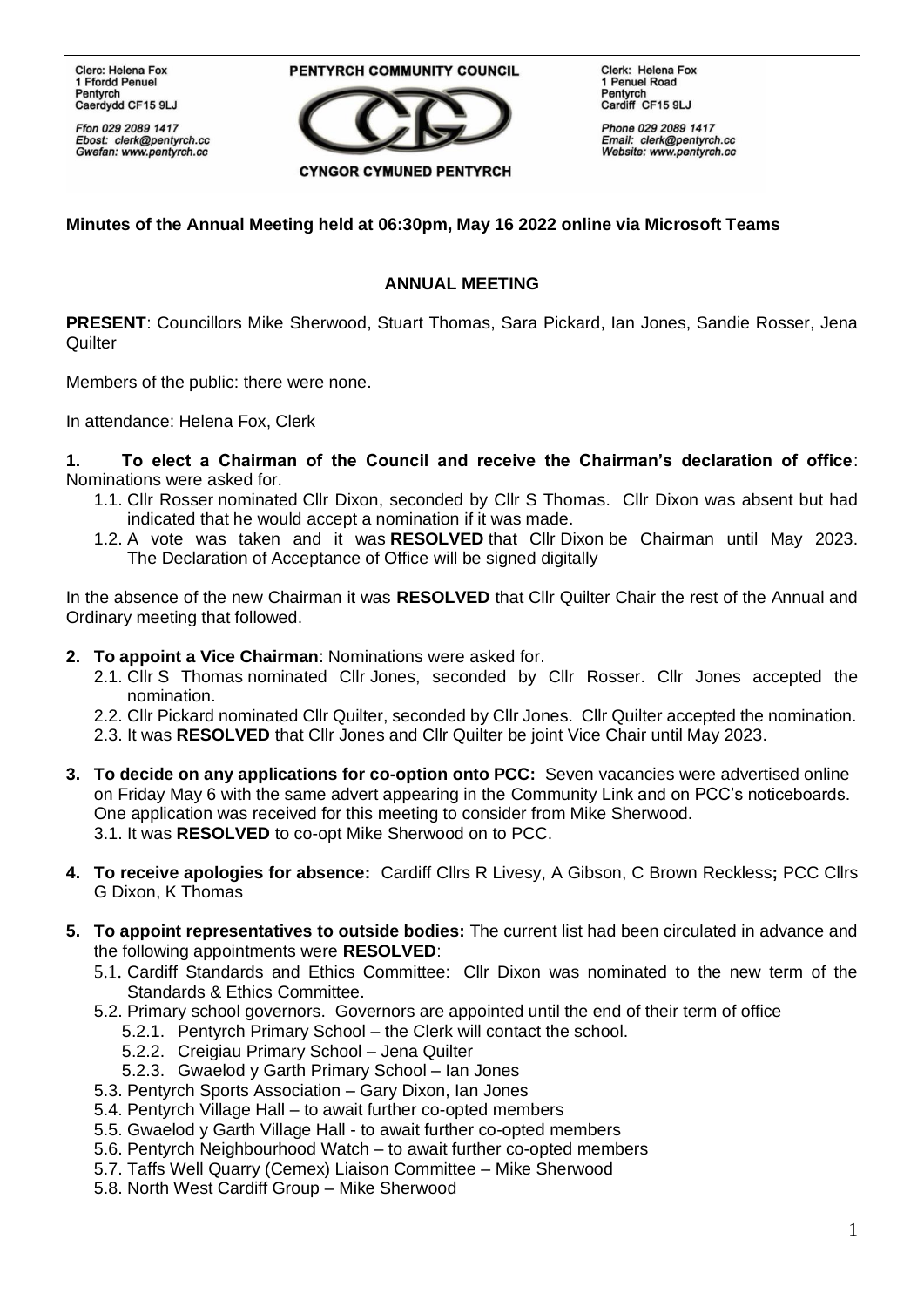- 5.9. Creigiau Quarry Liaison Committee Stuart Thomas, Jena Quilter
- 5.10. One Voice Wales Area Committee to await further co-opted members
- 5.11. OVW Larger Councils to await further co-opted members
- 5.12. Lan Group Sandie Rosser
- 5.13. Penrhys Pilgrimage to await further co-opted members
- **6. To appoint statutory or standing committees and review terms of reference:** The Chairman and Vice Chairman are automatic members of all committees except Disciplinary and Appeals. There must be a minimum of 3 members/committee for it to be quorate.
	- 6.1. It was **RESOLVED** that all PCC Members be members of all PCC Committees and Working Groups while the numbers are low. This will be review in October.
- **7. To set meeting dates for the Standing Committees:** this was left unchanged.
- **8. To review delegation arrangements:** these are set out in the Financial Regulations. It was **RESOLVED** to leave these unchanged. The Financial Regulations are on the Finance page of PCC's website.
- **9. To review arrangements with other local authorities, not-for-profit bodes and business:**  currently there is only an arrangement to cut the grass for Creigiau Scouts: £80 was earned last year. There is a simple contract between PCC and the Scouts. It was **RESOLVED** to continue with this unchanged.
- **10. To review representation on or work with external bodies and arrangements for reporting back:** this includes NWCG, Cardiff Standards and Ethics (parts of whose meetings are on Cardiff's webcast system), school governing bodies, quarry liaison groups. PCC Members who attend any of these groups should report to PCC in writing to keep it up to date, with the exception of Cardiff Standards and Ethics which is often confidential.
- **11. To review PCC assets:** the asset register was circulated in advance. The register was received and accepted. It can be viewed on PCC's Council Assets page of the website.
- **12. To confirm arrangements for insurance cover:** PCC vehicle insurance was renewed in April 2022. The general insurance will be renewed in September 2022. PCC Finance Committee makes recommendations to a full council meeting. It was **RESOLVED** that this arrangement continue.
- **13. To review PCC's expenditure under S137 of the Local Government Act 1972 or Power of Wellbeing:** PCC spent £625 in 2021-22 which is well within its limit of some £45,000. The budget for 2022-23 is £1,000.
- **14. To appoint an Internal Auditor**: It was **RESOLVED** to appoint Jo Howell, ACA whom PCC consider to be independent, competent and qualified to act as Internal Auditor. 14.1. The Clerk will send the letter of appointment.
- **15. To approve Councillor Allowances**: The Independent Remuneration Panel Wales' guidance on discretionary allowances was circulated in advance. It was **RESOLVED** to leave these unchanged. This will be considered in the budget for 2023-24

**16. To adopt new and amended PCC Policies:** The documents are on the PCC Policies and PCC Finance pages of the website.

Cllr Thomas left the meeting due to technical issues.

- 16.1. It was **RESOLVED** to re-affirm all current policies with reviews to be carried out on employment policies. As each committee meets they will review the policies that relate.
- **17. To consider and decide on fees payable to PCC for land and burials:** Cllr Sherwood declared a personal interest as a member of Dynevor Allotment Association.

<sup>15.1.</sup> It was noted that a Chair's allowance of £200 had been budgeted for and it was **RESOLVED** to confirm that.